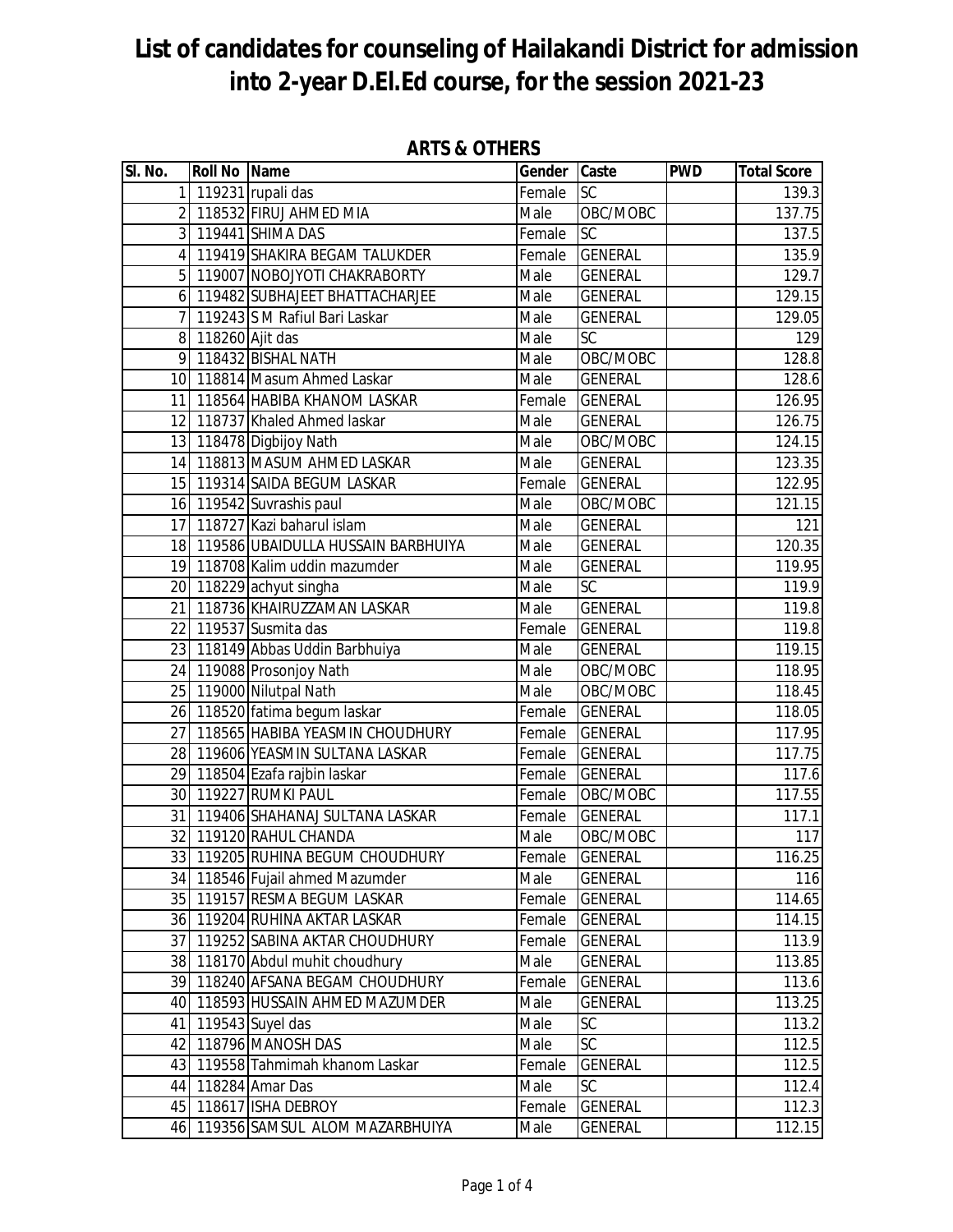| SI. No. | <b>Roll No Name</b> |                                    | Gender Caste |                 | <b>PWD</b> | <b>Total Score</b> |
|---------|---------------------|------------------------------------|--------------|-----------------|------------|--------------------|
| 47      |                     | 118988 NAZRANA BEGOM LASKAR        | Female       | <b>GENERAL</b>  |            | 112.1              |
|         |                     | 48 119560 TAHMINA KHANAM BARBHUIYA | Female       | <b>GENERAL</b>  |            | 112.1              |
|         |                     | 49 118447 CHANCHAL DAS             | Male         | <b>SC</b>       |            | 111.9              |
|         |                     | 50 118621 Jabed ahmed barbhuiya    | Male         | <b>GENERAL</b>  |            | 111.9              |
|         |                     | 51 118157 Abdul Hannan Choudhury   | Male         | <b>GENERAL</b>  |            | 111.85             |
|         |                     | 52 118158 Abdul Hannan choudhury   | Male         | <b>GENERAL</b>  |            | 111.85             |
|         |                     | 53 119373 SANTA DAS                | Male         | SC              |            | 111.6              |
|         |                     | 54 118870 MITALI SUKLABAIDYA       | Female       | <b>SC</b>       |            | 111.35             |
|         |                     | 55 119323 Sajina Begom Choudhury   | Female       | <b>GENERAL</b>  |            | 111.35             |
|         |                     | 56 119564 Tamanna bahar laskar     | Female       | <b>GENERAL</b>  |            | 111.15             |
| 57      |                     | 119062 Pritee Debnath              | Female       | OBC/MOBC        |            | 110.95             |
|         |                     | 58 119354 Samorjit nath            | Male         | OBC/MOBC        |            | 110.9              |
|         |                     | 59 118841 MEGHALI CHAKRABORTY      | Female       | <b>GENERAL</b>  |            | 110.85             |
|         |                     | 60 118241 AFSANA BEGAM LASKAR      | Female       | <b>GENERAL</b>  |            | 110.75             |
| 61      |                     | 118778 MAHMUDA PaRBIN BARBHUIYA    | Female       | <b>GENERAL</b>  |            | 110.65             |
|         |                     | 62 119160 RIAJUL HAQUE BARBHUIYA   | Male         | <b>GENERAL</b>  |            | 110.65             |
|         |                     | 63 119237 Rupom das                | Male         | SC              |            | 110.4              |
|         |                     | 64 118645 Jakirul Amin Laskar      | Male         | <b>GENERAL</b>  |            | 110.1              |
|         |                     | 65 118899 MONOSHREE ROY            | Female       | $\overline{SC}$ |            | 110.1              |
|         |                     | 66 119026 PAPITA DAS               | Female       | <b>SC</b>       |            | 109.65             |
|         |                     | 67 119066 PRIYA DAS                | Female       | <b>SC</b>       |            | 109.45             |
|         |                     | 68 119478 Sourov karmakar          | Male         | OBC/MOBC        |            | 109.2              |
|         |                     | 69 118939 Mustafa kamal            | Male         | OBC/MOBC        |            | 107.5              |
|         |                     | 70 119434 SHELI NATH               | Female       | OBC/MOBC        |            | 107.25             |
| 71      |                     | 118539 FORIDA BEGUM                | Female       | OBC/MOBC        |            | 106.6              |
|         |                     | 72 119402 SEKH MD TAUHIDUL ALAM    | Male         | OBC/MOBC        |            | 106.4              |
|         |                     | 73 119594 UTTAM KUMAR DUSAD        | Male         | OBC/MOBC        |            | 106.35             |
|         |                     | 74 119450 SHUVAM PAUL              | Male         | OBC/MOBC        |            | 106.1              |
|         |                     | 75 119449 SHURAJIT Kumar singha    | Male         | OBC/MOBC        |            | 105.85             |
|         |                     | 76 119580 TITON DEBNATH            | Male         | OBC/MOBC        |            | 104.95             |
| 77      |                     | 118378 BABITA DAS                  | Female       | <b>SC</b>       |            | 104.9              |
|         |                     | 78 119569 TANUSHRI DAS             | Female       | <b>SC</b>       |            | 104.6              |
|         |                     | 79 118319 ANTARA SAHA              | Female       | OBC/MOBC        |            | 104.35             |
| 80I     |                     | 118265 AKASH DEY                   | Male         | OBC/MOBC        |            | 104.25             |
| 81      |                     | 118799 MARJON SUKLABAIDYA          | Male         | <b>SC</b>       |            | 104.1              |
| 82      |                     | 118488 dipankar chandra roy        | Male         | SC              |            | 103.5              |
| 83      |                     | 119565 TAMANNA SINGHA              | Female       | OBC/MOBC        |            | 103                |
| 84      |                     | 119479 SPRIHA DAS                  | Female       | <b>SC</b>       |            | 102.55             |
|         |                     | 85 119287 Sahar UDDIN ahmed        | Male         | OBC/MOBC        |            | 102.05             |
|         |                     | 86 119129 RAJJYOTI DEB             | Male         | OBC/MOBC        |            | 102                |
| 87      |                     | 119489 Subrata debnath             | Male         | OBC/MOBC        |            | 101.5              |
| 88      |                     | 118387 BAISHALI NATH               | Female       | OBC/MOBC        |            | 100.55             |
| 89      |                     | 119443 SHIPA KOHAR                 | Female       | OBC/MOBC        |            | 100.5              |
| 90      |                     | 118398 BASHU ACHARJEE              | Male         | OBC/MOBC        |            | 99.8               |
| 91      |                     | 119080 PROGGANJALI NATH            | Female       | OBC/MOBC        |            | 99.8               |
| 92      |                     | 119034 PAULOMI NATH                | Female       | OBC/MOBC        |            | $\frac{1}{99.5}$   |
| 93      |                     | 118356 Auditya ranjan Nath         | Male         | OBC/MOBC        |            | 99.05              |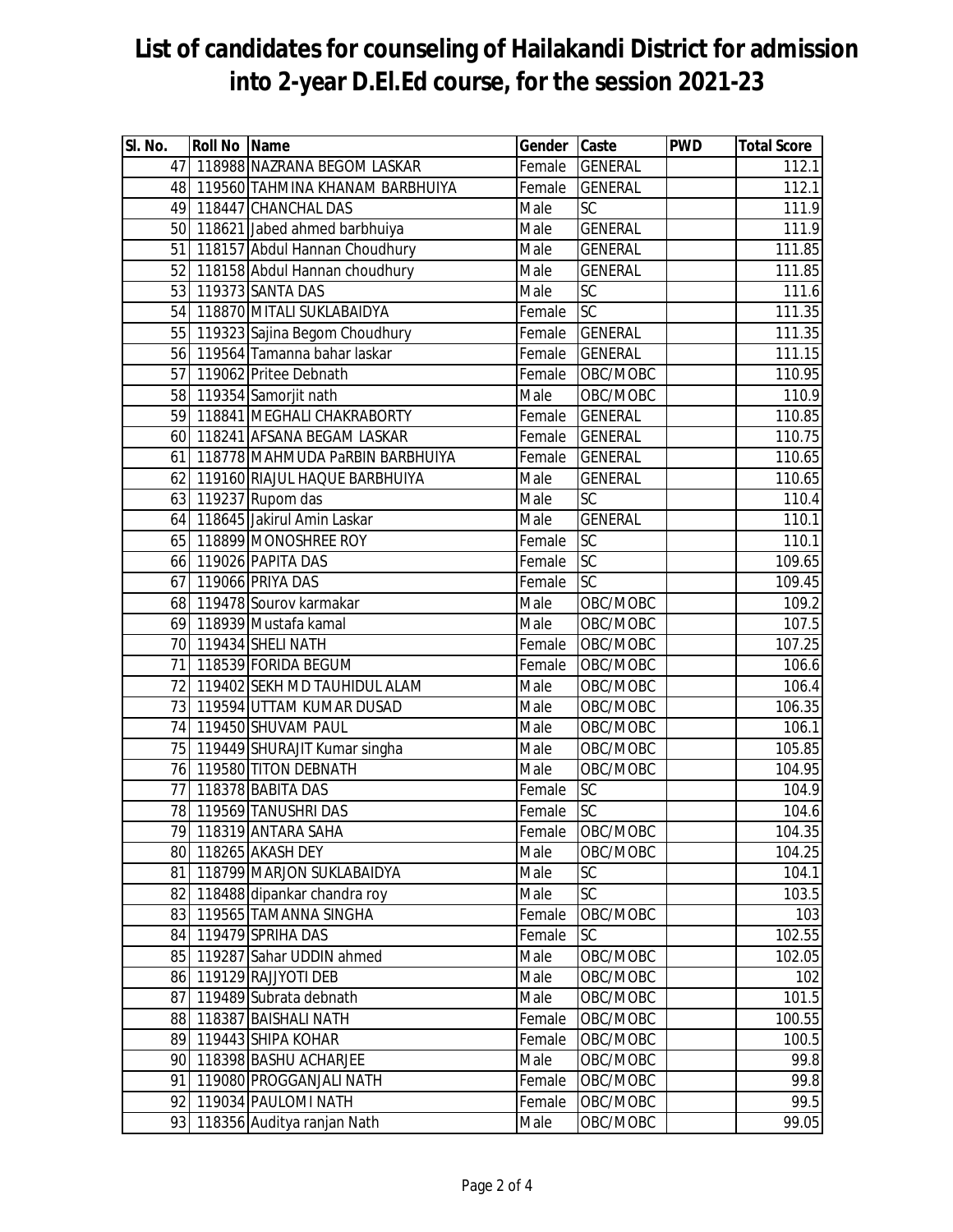| SI. No.          | <b>Roll No Name</b> |                            | <b>Gender</b> | Caste    | <b>PWD</b> | <b>Total Score</b> |
|------------------|---------------------|----------------------------|---------------|----------|------------|--------------------|
| 94               |                     | 119577 THOIBA SINGHA       | Male          | OBC/MOBC |            | 99                 |
| 95               |                     | 118698 JUWALI NATH         | Female        | OBC/MOBC |            | 97.75              |
| 96I              |                     | 119430 SHANU JYOTI NATH    | Male          | OBC/MOBC |            | 97                 |
| 97I              |                     | 119312 SAHJAHAN AHMED      | Male          | OBC/MOBC |            | 95.65              |
| 98               |                     | 118680 JOY KISHON BHOWMIK  | Male          | OBC/MOBC |            | 95.6               |
| 99               |                     | 119131 RAJOSREE NATH       | Female        | OBC/MOBC |            | 94.4               |
| 100 <sup>1</sup> |                     | 118450 DAISY BAMON         | Female        | ST(H)    |            | 94.2               |
| 101              |                     | 118468 Deepraj kairi       | Male          | OBC/MOBC |            | 94.1               |
| 102 <sub>l</sub> |                     | 119138 RANGJAKA REANG      | Male          | ST(H)    |            | 90.15              |
| 103              |                     | 119576 THIMON NONGBAH      | Female        | ST(H)    |            | 89.7               |
| 104              |                     | 118548 G. JOYA RONGMEI     | Female        | ST(H)    |            | 70.55              |
| <b>1051</b>      |                     | 118754 LALSANKHUP SAKACHEP | Female        | ST(H)    |            | 59.7               |

#### **SCIENCE**

|                | 118469 DHANANJOY DAS                      | Male   | $\overline{SC}$ | 152.6               |
|----------------|-------------------------------------------|--------|-----------------|---------------------|
| 2              | 119032 Partho saroti chanda               | Male   | OBC/MOBC        | 149.4               |
|                | 3 119473 SORUJ AHMED BARBHUIYA            | Male   | <b>GENERAL</b>  | 144.5               |
| 4              | 119021 OSMAN AMIN                         | Male   | <b>GENERAL</b>  | 143.1               |
|                | 5 118435 BISWA CHANDA                     | Male   | OBC/MOBC        | $\overline{1}$ 42   |
|                | 6 118598 IKBAL HUSSAIN LASKAR             | Male   | <b>GENERAL</b>  | 138.15              |
| $\overline{7}$ | 118428 BIRAJ KUMAR MODAK                  | Male   | <b>GENERAL</b>  | 137.25              |
|                | 8 118586 Hifjur Rahman Barbhuiya          | Male   | <b>GENERAL</b>  | 137.1               |
| 9              | 118625 JABINA MOMTAJ MAZUMDER             | Female | <b>GENERAL</b>  | 136.5               |
|                | 10 118647 JAMIL HASAN CHOUDHURY           | Male   | <b>GENERAL</b>  | 135                 |
| 11             | 119468 SOMI KAWSAR LASKAR                 | Female | <b>GENERAL</b>  | 134.7               |
|                | 12 118169 ABDUL MUHIT CHOUDHURY           | Male   | <b>GENERAL</b>  | 134.6               |
| 13             | 118859 MIRZA GALIB LASKAR                 | Male   | <b>GENERAL</b>  | 134.4               |
| 14             | 118626 JABIR AHMED BARBHUIYA              | Male   | <b>GENERAL</b>  | 134.15              |
|                | 15 118182 ABDUS SALAM BARBHUIYA           | Male   | <b>GENERAL</b>  | 133.2               |
|                | 16 119328 SAKIR AHMED LASKAR              | Male   | <b>GENERAL</b>  | 130.65              |
| 17             | 118579 HASANUJ JAMAN BARBHUIYA            | Male   | <b>GENERAL</b>  | 130.4               |
|                | 18 118177 Abdullah Al Mamun Choudhury     | Male   | <b>GENERAL</b>  | 129.5               |
|                | 19 118875 MOHBUBA KHANOM LASKAR           | Female | <b>GENERAL</b>  | 128.4               |
| 20             | 118804 MASHUD AHMED BARBHUIYA             | Male   | <b>GENERAL</b>  | 128.35              |
| 21             | 119499 SUHEL AMIN CHOUDHURY               | Male   | <b>GENERAL</b>  | 128.2               |
| 22             | 118651 JANNATUL FERDOUS TAPADAR           | Female | <b>GENERAL</b>  | $\overline{127}.45$ |
|                | 23 118775 Mahdi Md Masrur Ahmed Barbhuiya | Male   | <b>GENERAL</b>  | 127.1               |
| 24             | 118412 BIKASH GUPTA                       | Male   | OBC/MOBC        | 126.15              |
|                | 25 119040 Pinakpani kar                   | Male   | <b>GENERAL</b>  | 124.8               |
|                | 26 118951 NAHIDA AKTAR CHOUDHURY          | Female | <b>GENERAL</b>  | 124.75              |
| 27             | 119263 Sadik Ahmed laskar                 | Male   | <b>GENERAL</b>  | 123.8               |
| 28             | 119249 SABANA YEASMIN MAZUMDER            | Female | <b>GENERAL</b>  | 123.3               |
|                | 29 119044 PINKU ROY                       | Male   | $\overline{SC}$ | 122.1               |
|                | 30 119474 Sourajeet Debnath               | Male   | OBC/MOBC        | 121.6               |
| 31             | 118683 Joydeep debnath                    | Male   | OBC/MOBC        | 117.25              |
|                | 32 119128 RAJESH SUKLABADYA               | Male   | SC              | 116.8               |
|                | 33 119268 SAGARIKA DAS                    | Female | <b>SC</b>       | 115.6               |